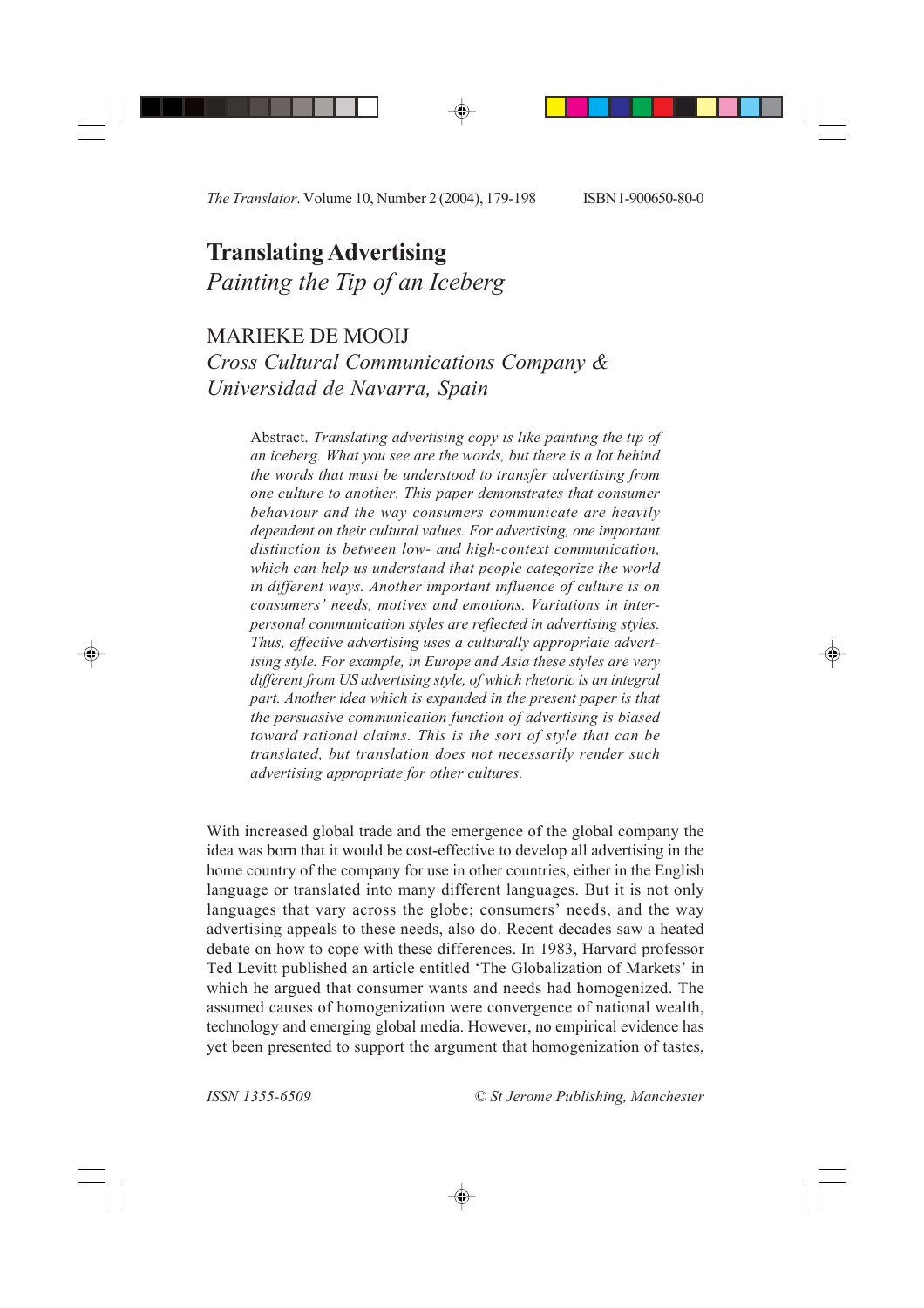needs and motives of consumers across the world has occurred. On the contrary, there is recent evidence of increased heterogenization of consumer behaviour with increased wealth (De Mooij 2003). Although several advertising managers at the time doubted the homogenization thesis and thus the effectiveness of global advertising, the global media committee of the International Advertising Association called global advertising a breakthrough marketing tool. According to its members, "no longer will there be a different advertising campaign for each country and each language of the world" (Keegan *et al.* 1992:20).

At the turn of the century practice had shown that standardized global advertising is not equally effective in all markets. Much of it is wasted in markets where consumer values are different from the values promoted in the advertising message. As a result, the Coca-Cola Company, which had been the prototypical global advertiser, decided in 2000 to get closer to local markets. Coca-Cola's CEO Douglas Daft was quoted as saying: "We kept standardizing our practices, while local sensitivity had become absolutely essential to success" (Daft 2000). Such sensitivity is essential when adapting or translating ads developed in one culture for use in others (Anholt 2000:5):

Translating advertising copy is like painting the tip of an iceberg and hoping the whole thing will turn red. What makes copy work is not the words themselves, but subtle combinations of those words, and most of all the echoes and repercussions of those words within the mind of the reader. These are precisely the subtleties which translation fails to convey. Advertising is not made of words, but made of culture.

#### **1. Advertising across cultures**

According to McCracken (1988:77),

advertising works as a potential method of meaning transfer by bringing the consumer good and a representation of the culturally constituted world together within the frame of a particular advertisement. The creative director of an agency seeks to conjoin these two elements in such a way that the viewer/reader glimpses an essential similarity between them. When this symbolic equivalence is successfully established, the viewer or reader attributes certain properties known to exist in the culturally-constituted world to the consumer good.

Advertising has developed its own particular systems of meaning. These are by no means universal across borders but are often culturally defined and frequently vary from country to country. This suggests a difference in the way advertising is composed and read: that is, a difference in advertising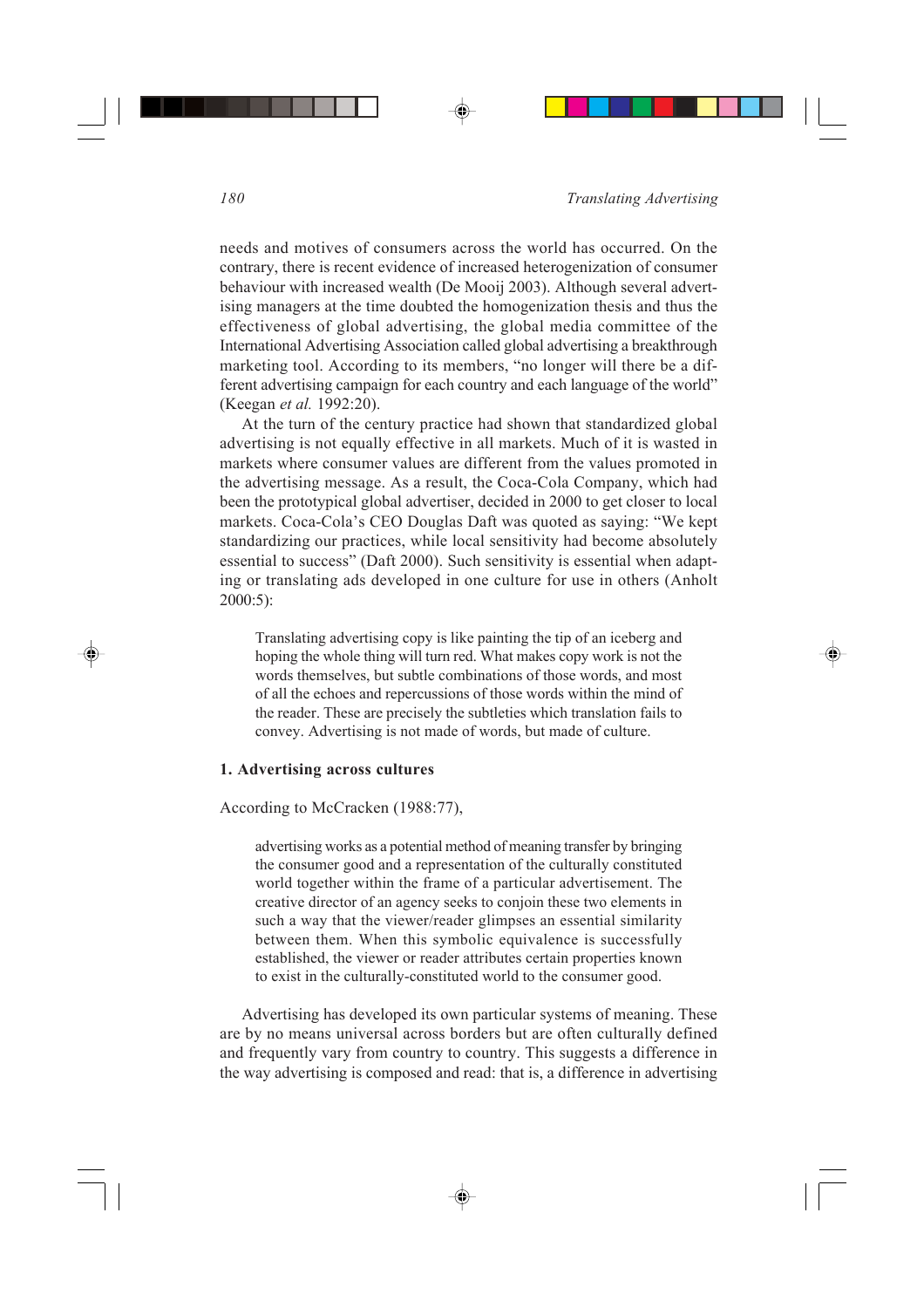codes. It also suggests that where a different language is spoken, there is likely to be a different set of symbolic references, including myths, history, humour and the arts. Any advertisement that does not tap into such references is likely to be a blander proposition than one that does (Becatelli and Swindells 1998). In different cultures people have different *schemata*, i.e. structures of knowledge a person possesses about objects, events, people or phenomena. For acquired information to be placed in memory, it must be encoded according to existing schemata. These schemata are often linked to both a typical language concept and a specific product category (Müller 1998). If the advertising message does not fit the consumers' schema, they will ignore the message, and the ad is consequently wasted.

As well as being viewed as transfer of meaning, in American advertising theory advertisements are also viewed as persuasive communication, of which rhetoric is an integral part. The persuasive communication function of advertising is biased toward rational claims and a direct address of the public. All elements of advertising, words and pictures, tend to be evaluated on the basis of their persuasive role in the sales process. This is the typical approach of the culture of origin of advertising theory, the United States. Although in other cultures sales will also be the ultimate goal of advertising, the role of advertising in the sales process is often different. In Asian countries, for example, the role of advertising is to build a relationship between the company and consumers. An indirect approach serves that purpose better than a direct approach that turns consumers off, instead of persuading them.

As in any communication process, both the advertising message and the schemata of the consumer are influenced by their culture, and it is difficult to transfer advertising to other cultures without understanding how culture operates.

### **2. Culture**

Culture is the glue that binds groups together. Without cultural patterns, organized systems of significant symbols, people would have difficulty living together. The anthropologist Clifford Geertz (1973:44) views culture as a set of control mechanisms – plans, recipes, rules, instructions (what computer engineers call 'programs') – for governing behaviour. People are dependent upon the control mechanisms of culture for ordering their behaviour.

Consumers are products of their culture and culture cannot be separated from the individual: it is not a system of abstract values that exists independently of individuals. Neither can culture be separated from historical context. Culture includes shared beliefs, attitudes, norms, roles and values found among speakers of a particular language who live during the same historical period in a specific geographic region. Language, time and place all help define culture (Triandis 1995).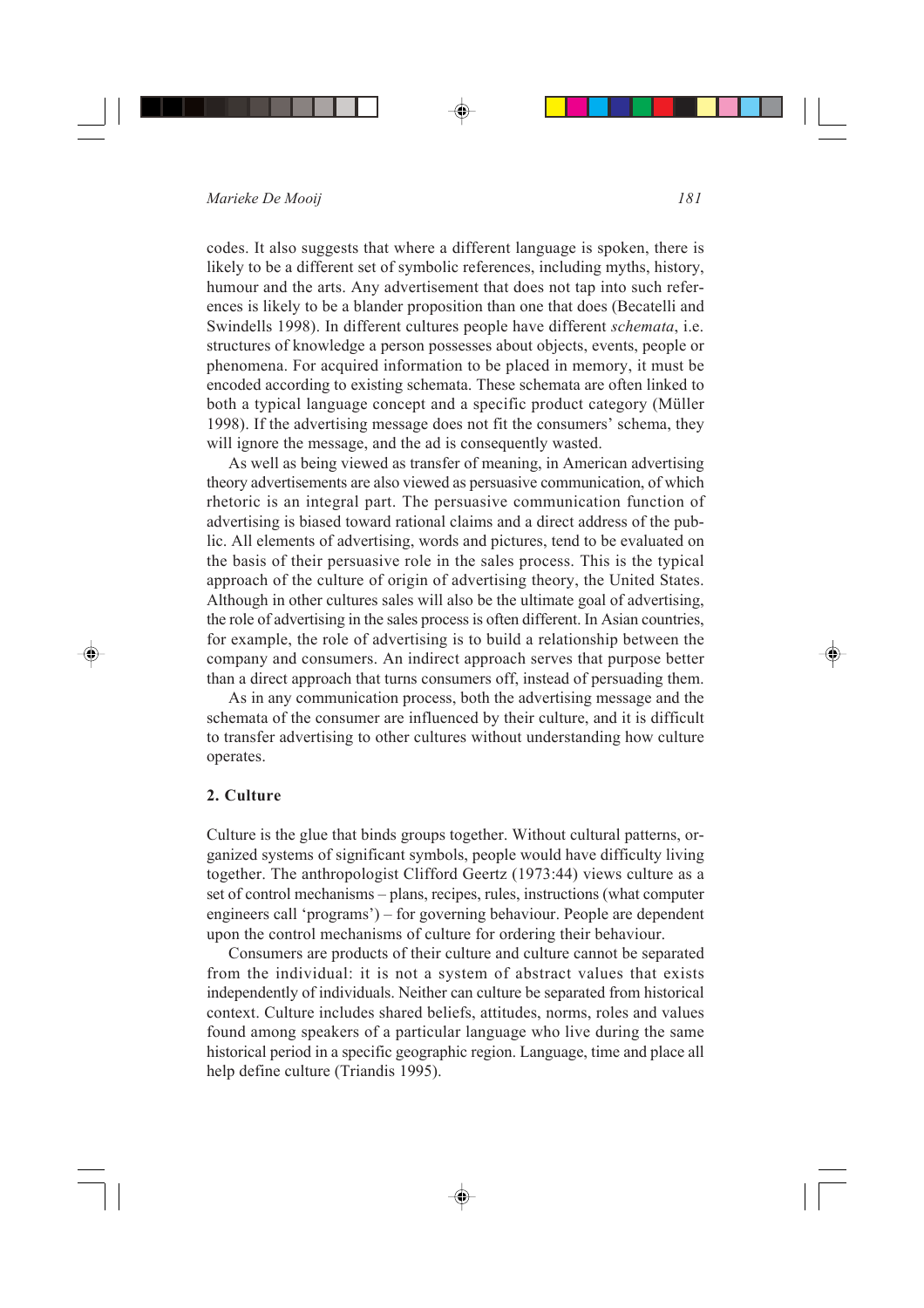Cultures can be described according to specific *characteristics* or categorized into *value categories* or *dimensions* of national culture. Dimensions are generally developed from large numbers of variables by statistical data reduction methods (e.g. factor analysis) and provide scales on which countries are scored. Dimensions that order cultures meaningfully must be empirically verifiable and more or less independent. Two categorizations are most relevant for cross-cultural communications, the distinction between high and low context communication and Hofstede's (2001) dimensions of national culture.

#### *2.1 Context and communication*

The anthropologist Edward Hall (1976, 1984) distinguished patterns of culture according to context, space, time and information flow. In particular, the concept of context is useful for understanding differences in communication across cultures because it explains the degree of directness of communication. In a *high-context communication* message most of the information is either part of the context or internalized in the person; very little is made explicit as part of the message. Information in a *low-context communication* message is carried in the explicit code of the message. To the observer, an unknown high-context culture can be completely mystifying because symbols, not known to the observer, play such an important role. Thus, high context culture communication is also defined as inaccessible. Lowcontext communication cultures are characterized by explicit verbal messages. Effective verbal communication is expected to be direct and unambiguous. Low-context communication cultures demonstrate positive attitudes towards words, argumentation and rhetoric, whereas high-context communication cultures can be characterized by symbolism or indirect verbal expression (De Mooij 1998).

#### *2.2 Hofstede's dimensions of national culture*

Hofstede (1991) developed a model of five dimensions of national culture that helps to explain basic value differences. This model distinguishes cultures according to five dimensions: Power Distance, Individualism/Collectivism, Masculinity/Femininity, Uncertainty Avoidance, and Long-Term Orientation. The dimensions are measured on a scale from 0 to 100. The model is based on quantitative research and gives scores for 75 countries and regions. In the second edition of his book *Culture's Consequences*, Hofstede (2001) describes over 200 external comparative studies and replications that have supported his indexes. The dimensions can be used to explain differences in people's needs and motives, communication styles, language structure, metaphors and concepts used in advertising and in literature across different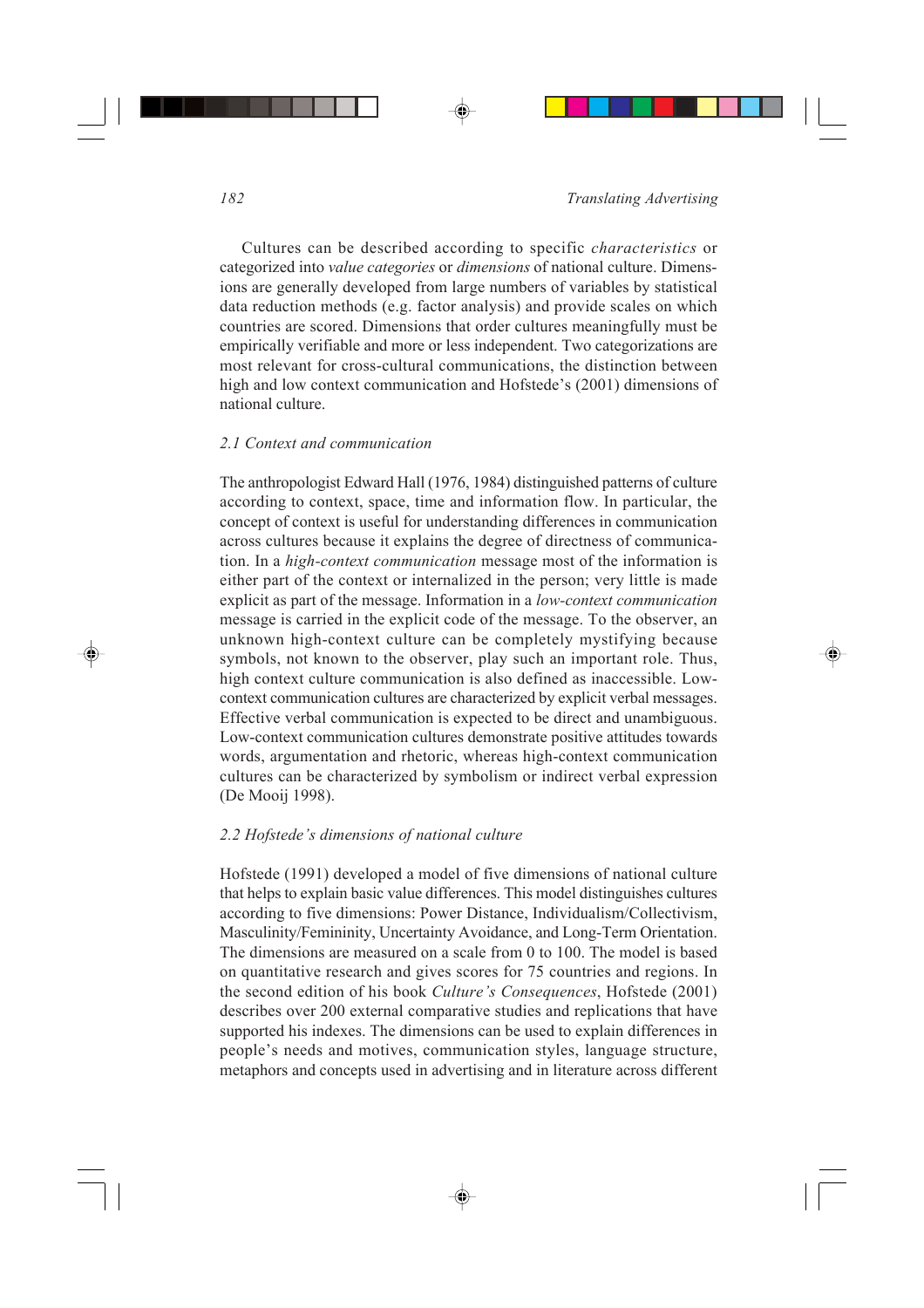countries. For those readers who are unfamiliar with the model, a brief description of the five dimensions follows, including examples from literature.

*Power distance* is the extent to which less powerful members of a society accept that power is distributed unequally. In large power-distance cultures (e.g. France, Belgium, Portugal, Italy, Spain, Russia and the whole of Asia and South America), everyone has their rightful place in society and there is respect for elders and people in authority. There are dependence relationships between young and old, parents and children, and teachers and students. Demonstration of social position is important, so ownership of status objects to demonstrate one's position in society is more important in cultures of large power distance than in cultures of small power distance (e.g. Great Britain, Germany, the Netherlands and Scandinavia). A good example from literature is the Italian Pinocchio, by Carlo Collodi, who is an obedient and dependent child compared with the nephews of Disney's Donald Duck, who are much more independent and less obedient.

In *individualistic* cultures, people look after themselves and their immediate family only and want to differentiate themselves from others. There is a need for privacy. In *collectivistic* cultures people belong to in-groups who look after them in exchange for loyalty. People prefer to conform to the norms adopted by others instead of differentiating themselves from others. In individualistic cultures the person is viewed as an independent, autonomous entity with a distinctive set of attributes, (traits, abilities, motives and values). In collectivistic cultures individuals are fundamentally dependent on each other. The self cannot be separated from others and the surrounding social context. Self-reflection is more common among individualists than collectivists because for the latter their relationships to others are more important than self-knowledge. Hofstede suggested a correlation between collectivism and high-context in cultures. In collectivistic cultures, information flows more easily among members of groups and there is less need for explicit communication than in individualistic cultures. North Americans and Northern Europeans are individualists; in the south of Europe people are moderately collectivist. Asians, Latin Americans and Africans are collectivists.

The fear of loss of privacy is reflected in George Orwell's *1984*. The essence of much drama in western (individualist) literature is an internal struggle within the hero ("to be or not to be"). Chinese essayist Bin Xin has noted that real tragedy has never existed in Chinese literature because the Chinese had hardly any internal struggles with their own mind (Li 2001).

In *masculine* cultures the dominant values are achievement and success. The dominant values in *feminine* cultures are caring for others and quality of life. In masculine cultures status products and brands are important for demonstrating success. Men and women have distinct roles. Feminine cultures have a people orientation, small is beautiful and status is not so important.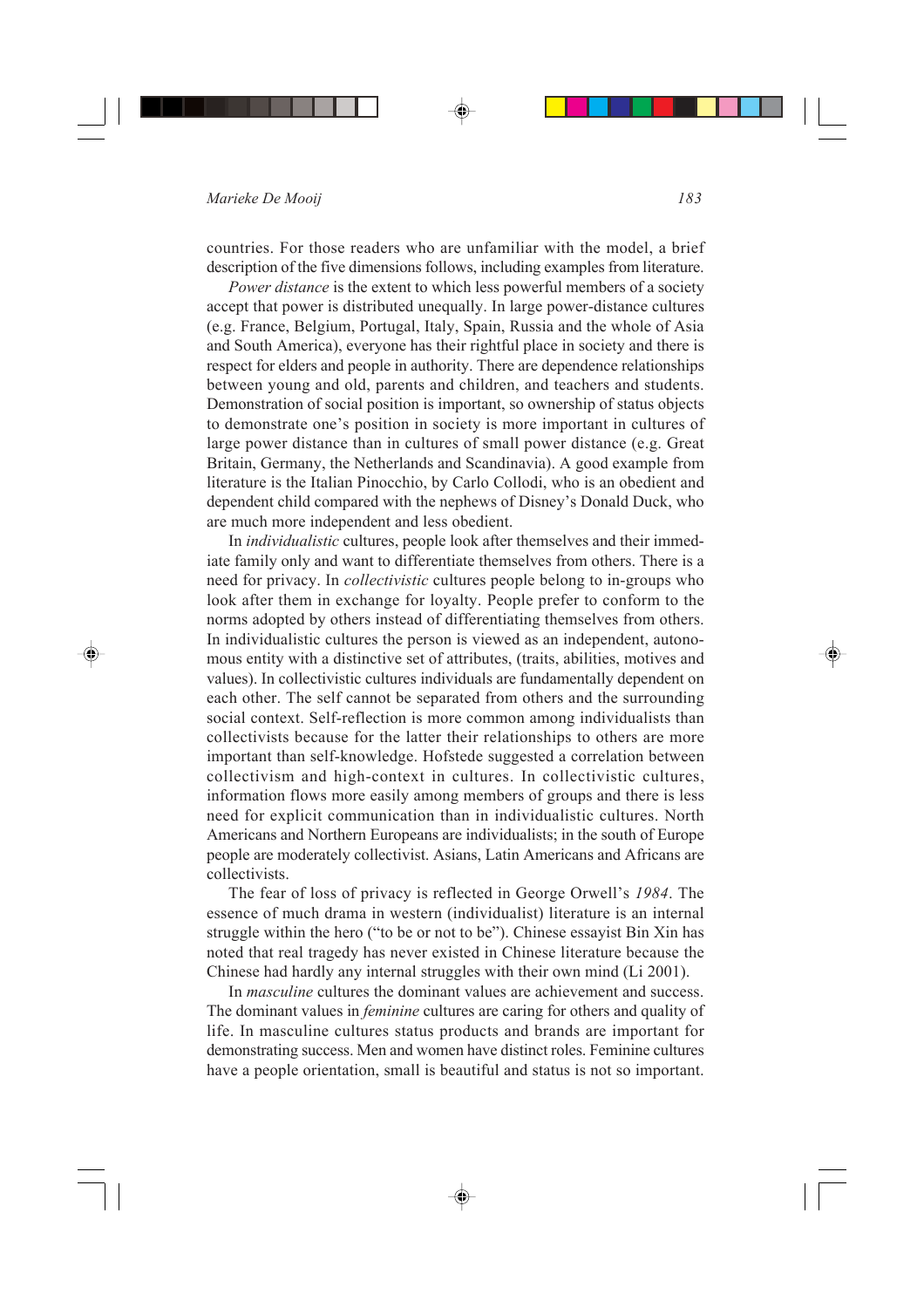The roles of men and women overlap. Examples of masculine cultures include the US, Great Britain, Germany, Italy, Mexico and Japan. Examples of feminine cultures include the Netherlands, Scandinavian countries, Portugal, Spain, Chile and Thailand. Femininity is reflected in the classic *Don Quixote*, in which women are relatively equal to men. A classic example of masculinity is the Italian *Casanova*.

*Uncertainty avoidance* is the extent to which people feel threatened by uncertainty and ambiguity and try to avoid them. In cultures of strong uncertainty avoidance, there is a need for rules, rituals and formality to structure life. Competence is a strong value resulting in belief in experts, as opposed to weak uncertainty avoidance cultures characterized by belief in generalists. In weak uncertainty avoidance cultures people tend to be more innovative and less bureaucratic. Southern and Eastern European countries as well as Japan score high on uncertainty avoidance, while England, Scandinavia and Singapore score low. Strong uncertainty avoidance is reflected in the novel *Das Schloss* (The Castle) by Franz Kafka, in the way the main character K. is affected by bureaucracy. *Alice in Wonderland*, where the most unreal things happen, is a typical work to originate in a culture of weak uncertainty avoidance, namely England. It is also no surprise that the same culture produced the Harry Potter books.

The fifth dimension, *long term orientation* versus *short term orientation*, distinguishes between long-term thinking and short-term thinking. Other elements include pragmatism, perseverance and thrift. This dimension distinguishes mainly between Western short-term oriented and East Asian long-term oriented cultures. In Europe, the differences are small but in some cases significant. The Netherlands and Norway score relatively high, and Spain scores lowest.

Hofstede's model is particularly useful for understanding consumer behaviour because his country scores can be used for statistical analysis of consumption data, opinions and attitude measures in consumer surveys. Thus, cross cultural differences of the various aspects that drive consumer behaviour and that are used in advertising – needs, motives and emotions – can be explained by these cultural dimensions. Language is a means to express these aspects, but language as such is also defined by culture.

#### **3. Language**

The ideal global advertisement is the same everywhere, and in the English language. Behind this ideal is the assumption that worldwide most people know enough English to be able to understand the message. English language understanding, however is overestimated. A second best approach is to translate advertising that is centrally developed, usually in the English language. Advertising, however, is more than words.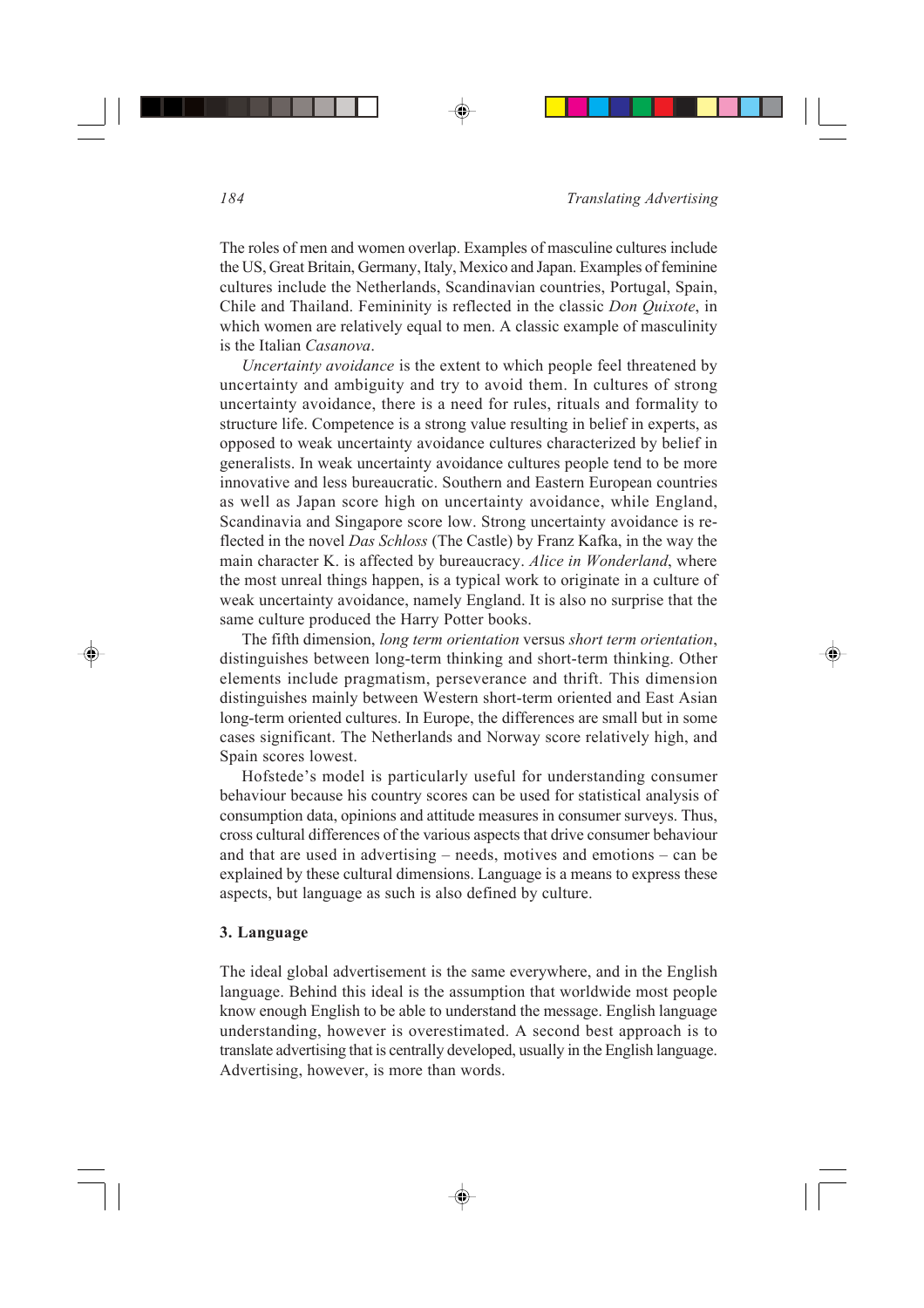## *3.1 English language understanding*

Some companies subtitle English language television commercials, others translate most of the text except for some fragments and pay offs (short statements on what the company or brand stands for) that serve as cues to convey an international image. Yet, the spread of English as a second language tends to be overestimated. Whereas in 2001, 79% of the Danes and 75% of the Dutch said they spoke English well enough to take part in a conversation, only 18% of the Spanish, 22% of the Portuguese, 32% of the French, and 44% of the Germans said they did. Speaking a foreign language correlates with low uncertainty avoidance. Both for the general public and young people, 58% of variance is explained by low uncertainty avoidance.<sup>1</sup> In high uncertainty avoidance cultures, even when people do speak a little of a foreign language, they are reluctant to try because they are afraid to make mistakes.

Furthermore, the consumer often does not have a sufficient command of English to understand a native English or American speaker, which can cause misunderstanding in international advertising. To give just one example, a UK commercial for Bacardi Breezer in spring 2002 was also aired in the Netherlands. It included a reference to a tomcat. The word for tomcat (*kater*) in the Netherlands also means 'hangover' (probably not intended to be communicated as an effect of the alcoholic beverage advertised). In addition, the tomcat in the advert is asked whether he has been chasing birds (= chasing women in English), a wordplay that is beyond the understanding of most people in the Netherlands.

A study by Gerritsen and Jansen (2001) among young people in the Netherlands showed that Dutch young people (14-17 years old) do not know the meaning of many English language words that are regularly used in the Dutch language. Examples include words like *blazer*, *entertainment*, *image*, *research*, *sophisticated*, and *strapless.* The word *blazer* was thought to mean 'remote control' or 'laser pistol', *entertainment* to mean 'working with a computer', *image* to mean 'energy, brains, health, appearance', *research* to mean 'rubbish', *sophisticated* to mean 'ugly, hysterical, aggressive', and *strapless* was thought to mean 'whorish'*.* A former pay off by the electronics company Philips, "Philips invents for you", was understood as meaning "Philips invites you"*.* The watch brand Swatch used the term *boreproof*, which was understood to mean 'drill-proof'*.* In another study (Gerritsen *et al.* 1999), respondents were confident that they can understand English, but over half could not write down what was said in the ads and only one third

<sup>&</sup>lt;sup>1</sup> Based on data from Eurobarometer Surveys: *Eurobarometer Standard* # 55 and *The Young Europeans* (2001), Brussels: European Commission Directorate. http://europa.eu. int/comm/public\_opinion/standard\_en.htm.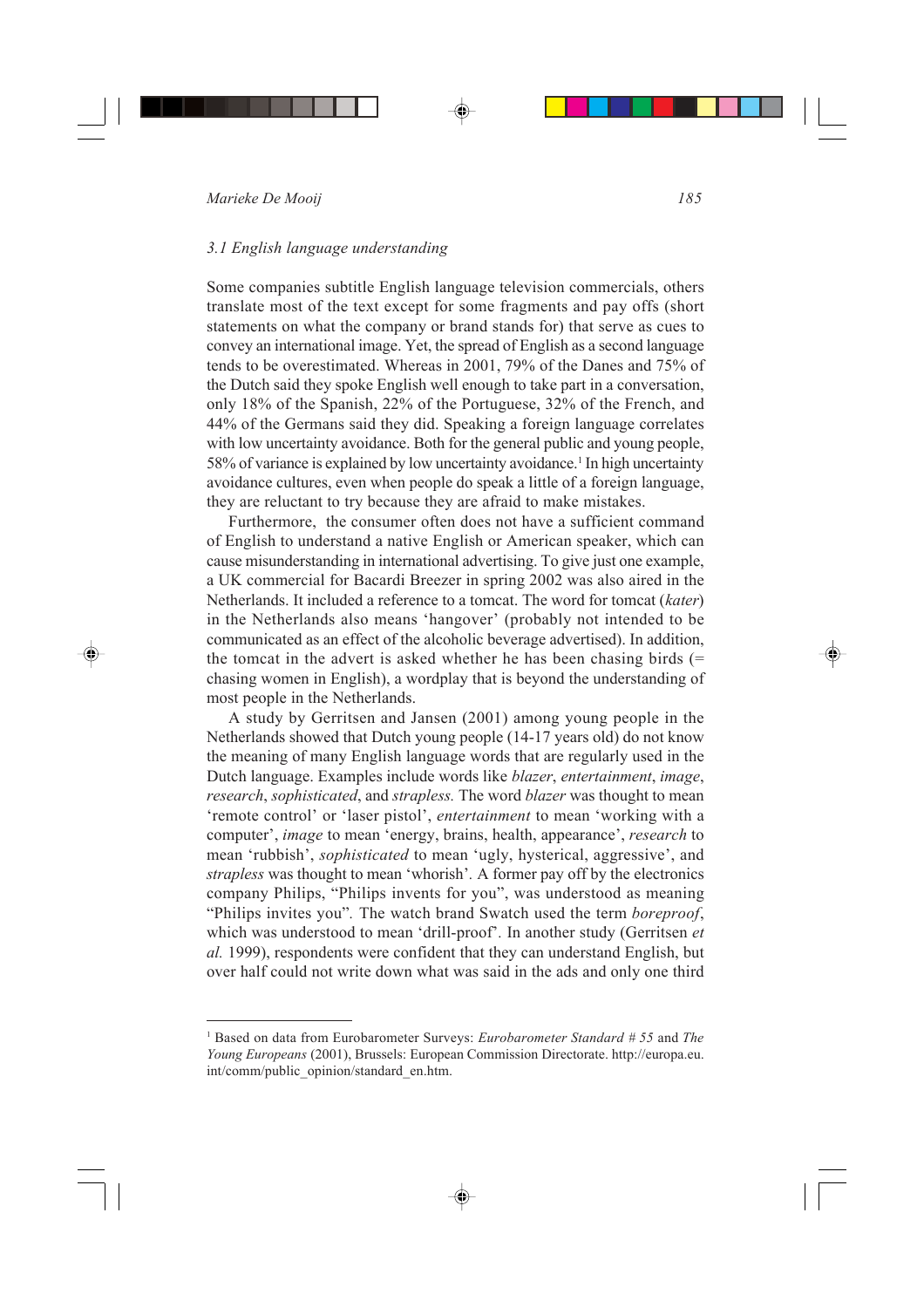understood the meaning of English fragments in TV commercials. Fa's "The spirit of freshness" was understood as meaning 'the spirit of fitness'*.* The L'Oreal Studioline copy "style and love for my hair, invisi'gel FX" was decoded as 'style grow of my hair' and 'invisual terrifics'*.* Seiko's "lifetime precision without a battery" was understood to mean that it 'goes slow'*.* Thus, English language elements in advertising make advertisements less easily understood than those worded purely in Dutch.

Finally, a survey among 11000 14-49 year old Germans in September 2003 showed that German consumers also understand little of the English language used in advertising. Only 59% of respondents could properly translate McDonald's slogan "Every time a good time". The pay off "Multi Utilities" by the energy company RWE was understood as a reference to the multicultural society. And Esso's pay off "We are drivers too" was translated as 'We are two motorists' (Verbeek 2003)!

#### *3.2 Language and culture*

Concepts and ideas in advertising are embedded in the culture in which they originate. Words and sentences elaborated for one culture are not necessarily meaningful for another culture. Western advertising, for example, tends to use efficient value-expressive language to help recognition and memory. Yet some terms that efficiently refer to specific behaviour in one language do not exist in other languages. For example, in English it is possible to combine a number of diverse types of behaviour under the adjectives *artistic* or *liberal.* These devices do not exist in some other languages, for example in Chinese. The separate behaviours referred to *do* exist in China, but there is apparently no encompassing term for them (Semin and Zwier 1997). An item that cannot easily be replaced with a linguistically or conceptually equivalent one in translation most likely expresses culturally significant values that cannot directly be translated into copy for an ad in another culture. One language represents only one cultural framework. Speakers of different languages not only say things differently, they also experience things differently; and the fact that there are rarely direct translations (especially for abstract words) is a reflection of this (Garcia 1998). The ultimate consequence of all this is that the more meaningful advertising is in its source culture, the less translatable it becomes.

Language also reflects the way people communicate with each other. At different language acquisition stages, children do not learn language per se; rather they learn the various patterns and styles of language interaction that enable them to function as competent communicators in different situations. They develop a culture-specific communication style that is, for example, direct and explicit in individualistic cultures or indirect and implicit in collectivistic cultures. Examples of expressions linked with the direct style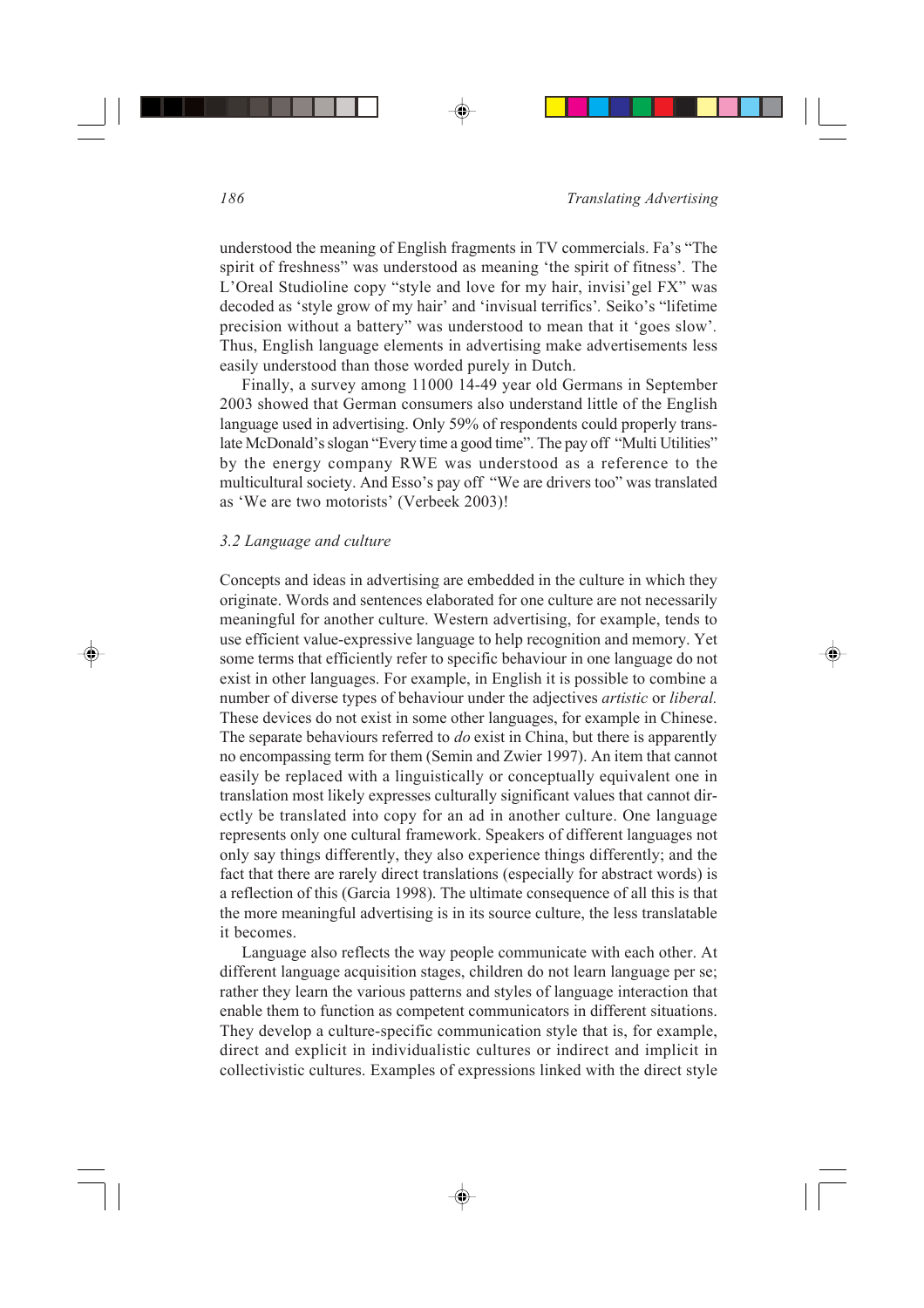include categorical words like *absolutely*, *certainly* and *positively*. By contrast, cultural assumptions of interdependence and harmony require that collectivists limit themselves to implicit and even ambiguous use of words, using modals like *maybe*, *perhaps*, or *probably* (Gudykunst and Ting-Toomey 1988). English is the only language in the world that spells *I* with a capital letter. This phenomenon may reflect the fact that the roots of individualism lie in England (Macfarlane 1978). There is no Chinese or Japanese equivalent for the English *I*. In Japanese, different words are used to refer to the self, depending on the social situation, the speaker's gender, age and the other social attributes relative to the listener. The terms reflect status differences, and the speaker usually attempts to elevate the status of the other while reducing his or her own status by choosing the correct wording. Similarly, there are different terms for *you*, depending on the social context (Triandis 1995).

Language reflects values, and the expression of values therefore varies according to the language used. Several studies have shown that forcing bilinguals to complete a test in their second language can often mean that they will express the values stereotypically associated with that language (Giles and Franklyn-Stokes 1989). In a projective test in both languages, the narratives of French American bilinguals were more romantic and emotional in French than in English (*ibid.*). The reverse can happen with respondents who strongly identify with their cultural group. When students in Hong Kong were asked to complete a values test in either English or Cantonese, they expressed more traditional Chinese values in English than in Chinese (Giles and Franklyn-Stokes 1989). Translations can therefore introduce bias in value research. The fact that bilinguals express different values when using different languages is likely to influence the translations of questions, among other things. The existing system of using translation and back translation may not be able to correct for value expression variations. Some questions are simply untranslatable, as is arguably the case with the following two statements that appeared in the original VALS<sup>2</sup> questionnaire in the United States; these could not be translated into British English and were borrowed in their original forms: "I am a born-again Christian" and "I like to think I am a bit of a swinger" (Williams 1991).

#### *3.3 Language structure*

Kashima and Kashima (1998), who studied the relationship between pronoun drop and culture, demonstrated how the structure of language reflects cultural

<sup>2</sup> VALS stands for 'Values and Life-styles', a segmentation system developed by SRI International in Menlo Park, California.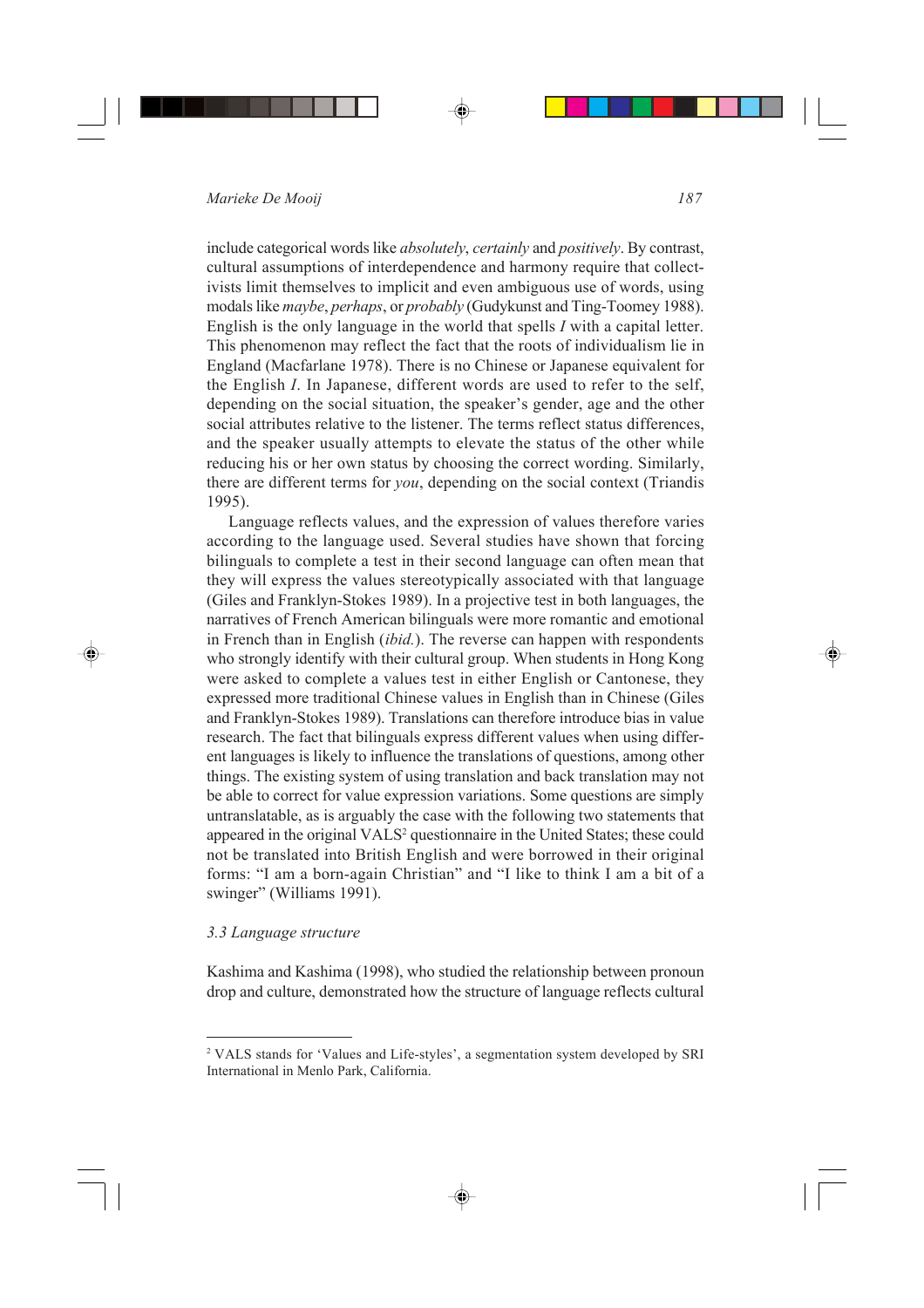outlook. In some languages – including English – the use of subject pronouns is obligatory: *I* or *you* must be mentioned. By contrast, other languages do not require explicit encoding of subject pronouns, and these words can be dropped by the speaker if he or she deems it appropriate to do so. In some Indo-European languages such as Spanish, personal pronouns are not obligatory, partly because the referents can be recovered from verb inflections. This phenomenon is called *pronoun drop.* Explicit use of *I* signals emphasis. Its absence reduces the prominence of the speaker's person. Dropping the subject pronoun (*I*, *we* or *you*) was found to correlate significantly with low individualism. Thus, languages which license pronoun drop are associated with lower levels of individualism than those that require the use of personal pronouns such as *I* or *you*.

The view that language reflects culture contradicts the Sapir-Whorf hypothesis, which states that the structure of language influences culture via perception and categorization. This would imply that people's worldview and social behaviour depend on the structure and characteristics of the language they speak (Usunier 1996). Related to this is the assumption that certain thought processes are more likely to occur in one language than in another because of the structure of the language. One example is the idea that more concrete styles of thought are found in collectivistic cultures, whereas in individualistic cultures thought is more abstract because it is not necessarily linked to the social environment (Semin and Zwier 1997). This view was used to explain why, for example, the Chinese place relatively greater emphasis on concrete attributes when evaluating products than on abstract affective (emotional) aspects (Malhotra and McCort 2001).

#### *3.4 Translating pay offs and brand names*

Advertising is a means of developing strong brands. When companies decide to go international, one of the first things they have to consider is how to internationalize their brand name and pay offs. The latter are often kept in English, a practice that results from the western need for consistency . In collectivistic cultures, people are more inclined to adapt their communication to the situation. Examples include "Wanadoo, positive generation" and "Ford Mondeo, designed for living". Earlier in this article examples were given of how such English language statements are often misinterpreted. A literal translation is often not a good solution, precisely because of the interdependence of language and culture.

Grammar and writing systems have consequences for perception and memory. For example, Chinese native speakers rely more on visual representations, whereas English speakers rely primarily on phonological representations (verbal sounds). In English, the sound system is used to encode the brand name and facilitate memory recall. Explicit repetition of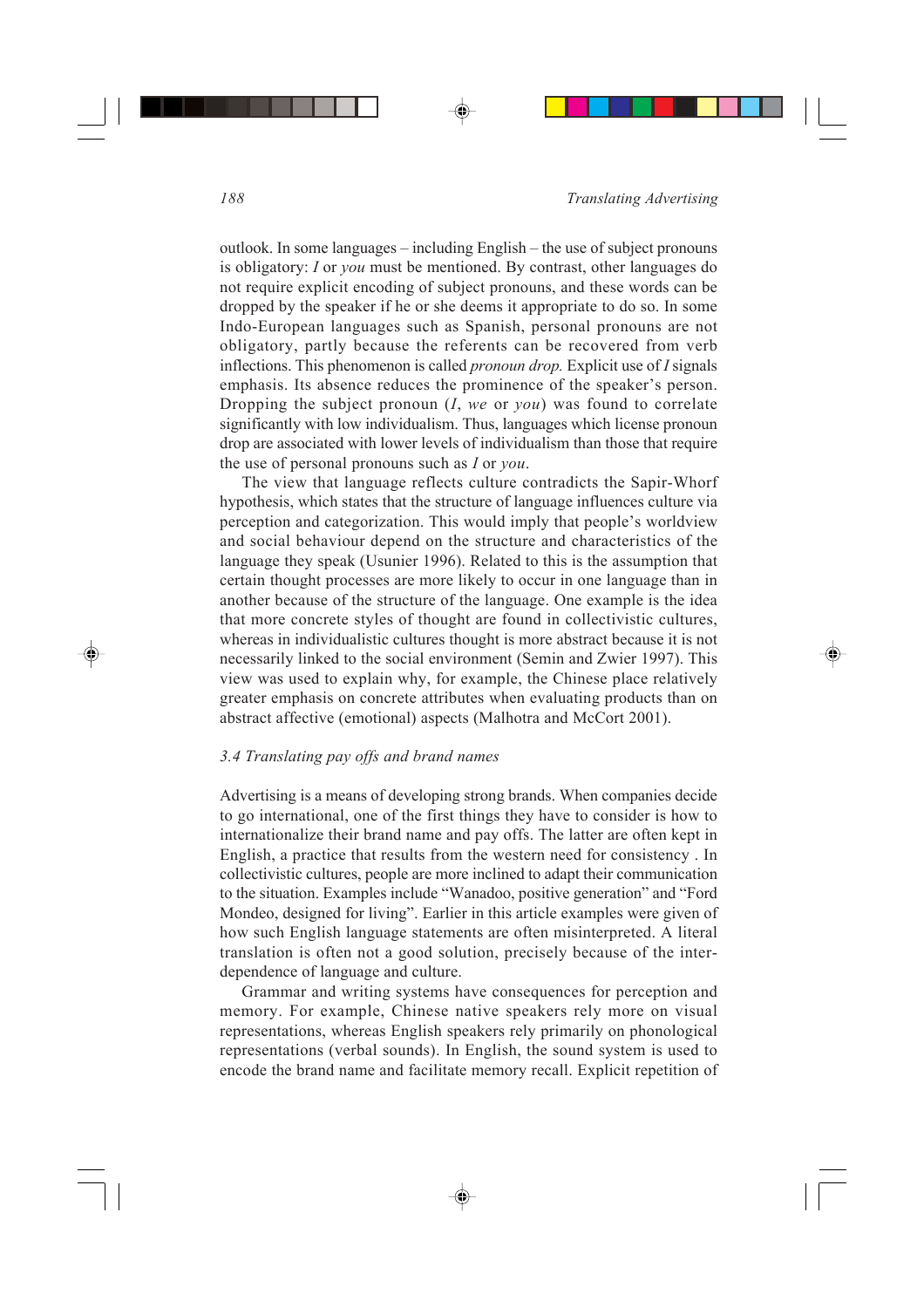words enables consumers to recall the brand name. Examples include "If anyone can, Canon can" and " $O_2$ , (pronounced as O two) see what you can do", both used as pay offs in ads in the United Kingdom, as well as in other countries (such as France) where people pronounce the brand name differently and as a result it doesn't rhyme with the rest of the expression. When Western companies translate pay offs, their own focus on sound and pronunciation makes them adapt their brand names to other cultures more vocally than visually. Thus, Motorola is pronounced as *me de lou la* in Cantonese, which means 'nothing to take'. Peugeot's *416* is pronounced the same as *si yi lu*, which means 'die all along the road' in some Southern Chinese dialects (Li 2001).

Chinese consumers are more likely to recall information when the visual rather than phonological memory trace is accessed. Schmitt *et al.* (1994) found that Chinese native speakers were more likely to recall brands when they could write them down than when they generated a spoken response. The authors suggest that marketers, instead of translating Western brand names into Chinese via sound, should enhance the natural tendency of Chinese consumers to rely on visual representations. Visually distinct brand name transcription or calligraphy and logo designs that enforce the written word should prove more effective in China, whereas for English native speakers the sound qualities of brand names should be exploited by the use of jingles and onomatopoeic names (resembling the sound made by the object).

Transferring brand names to other countries can be hazardous. The most frequently mentioned example is that of the Ford Nova, which in Spanish means 'doesn't go'. Naming practices are different among nations and languages, and this includes brand naming practice. For example, Chinese has more homonyms than many Western languages. To translate a Western brand name one has to choose suitable characters among those homonyms. Thus Coca-Cola uses *kekou kele*, which means 'tasty and happy'. Culturally, the Chinese prefer names that express goodwill, while Western names are usually viewed simply as codes to label brands. Chinese brand names tend to have meaning, for example a name like *Liu shen wan* means 'it includes six herbs'. Many brand names encode meanings such as 'lucky', 'gold' or 'good'.

Li (2001) sums up three ways to translate brand names. The first is pronunciation-oriented, without the intention to encode specific meaning. For example, *Nokia* becomes *Nuojiya*, which carries no meaning. The second involves creating a meaningful name like *Coca-Cola*. A good example is *Ericsson*: *Ai* (meaning 'love', 'like to') *li* ('to set', 'establish') *xin* ('trust'). A further example is *Hewlett Packard*: *Hui* ('benefit') *pu* ('popular'). The third strategy is to replace the brand name with another one that possesses the desired attributes. For example, the Finnish machinery brand name *Kone* was changed into *Tong Li* ('general power').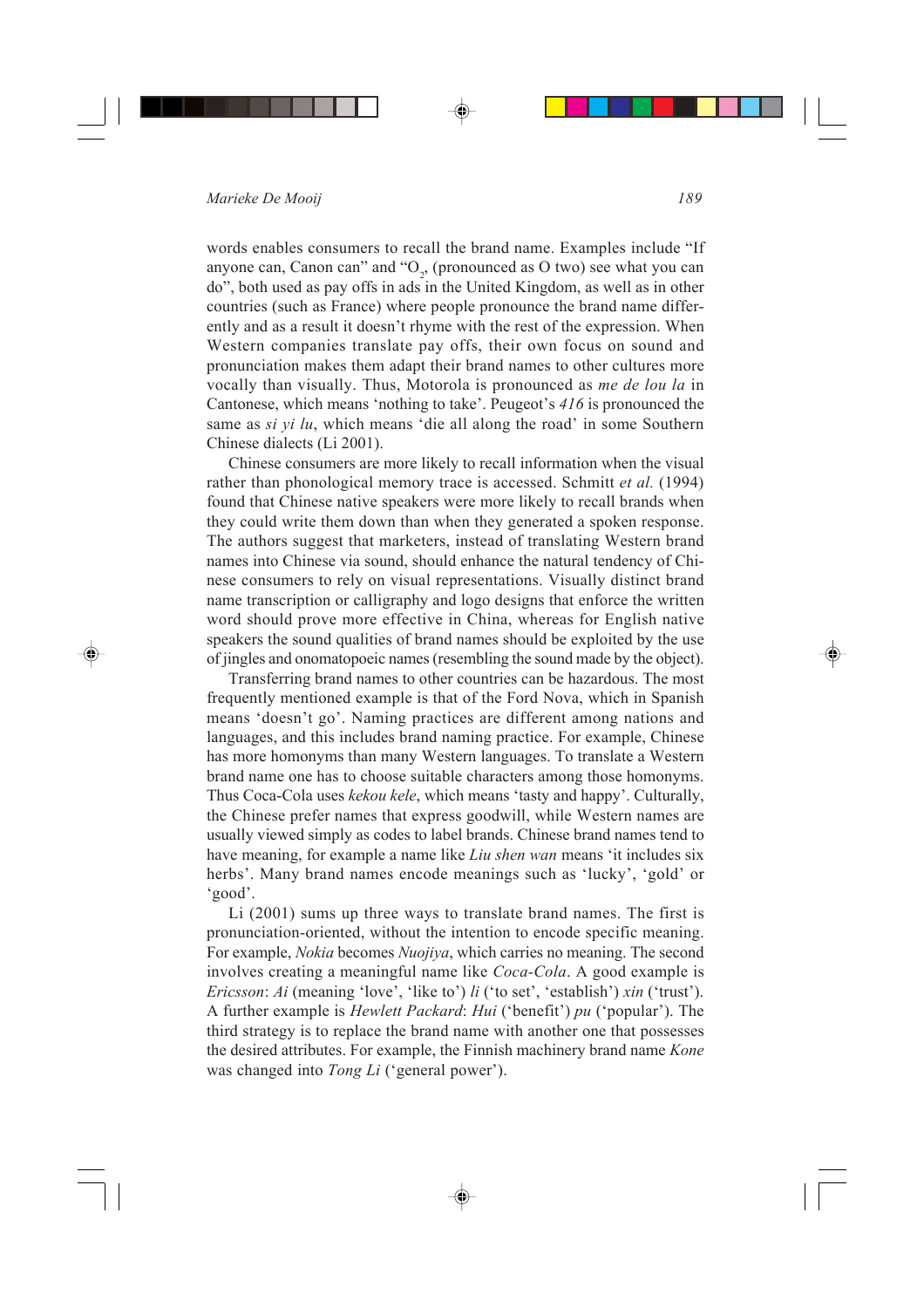#### *3.5 Language and categorization*

How people categorize products and brands should be properly reflected in advertising to make the message understood. The structures of different languages affect categorization and judgement (Zhang and Schmitt 1998). Unlike Indo-European languages, Asian languages like Chinese, Japanese and Korean are *classifier* languages. A classifier is a measure that is used in conjunction with numerals (one, two, three, etc.) or determiners (a, the, that, this) and that refers to common physical features of objects, such as shape, size, thickness, length, as well as other perceptual or conceptual properties associated with objects, including 'bendability' and 'graspability'. Classifiers categorize a given object into a larger set of objects and describe classes of objects. As such they are different from adjectives that describe specific instances within a class. Adjectives answer the question "What kind of object is it?" whereas classifiers answer the question "What kind of object is this a member of?". Classifiers are used in Chinese, Japanese, Korean and Thai languages as well as Navajo and Yucatan-Mayan languages. Some languages, such as Japanese, have classifiers that are generally of broader scope than classifiers of other languages (e.g. Chinese). Compared to English native speakers, Chinese speakers perceive objects that share a classifier as more similar than objects that do not share a classifier (Schmitt and Zhang 1998).

In advertising in classifier languages, objects are more positively evaluated when they are combined with a visual cue related to the classifier. An example is the difference in judgement of pictures of 'graspable' objects (brush, cane, umbrella, broom) using the classifier *ba* in Chinese. A picture showing only the object is judged less positively than one showing the object with a hand (Zhang and Schmitt 1998). The classifier system thus has to be exploited carefully since it can have positive and negative effects. For example, a classifier for pipe-like thick objects will lead to positive expectations for lipstick, but a classifier for long, thin objects can lead to negative expectations, implying that the lipstick in question will provide less quantity and will not last long (Schmitt and Zhang 1998).

#### **4. Needs, motives and emotions**

Advertising influences consumers partly by giving information but mostly by appealing to needs, motives and emotions. Consumption can be driven by functional or social needs. Clothes satisfy a functional need; fashion satisfies a social need. A house serves a functional need; a home serves a social need. A car may satisfy a functional need but the type of car one chooses can satisfy a social need. Understanding variations in people's needs and motives is important for developing effective advertising.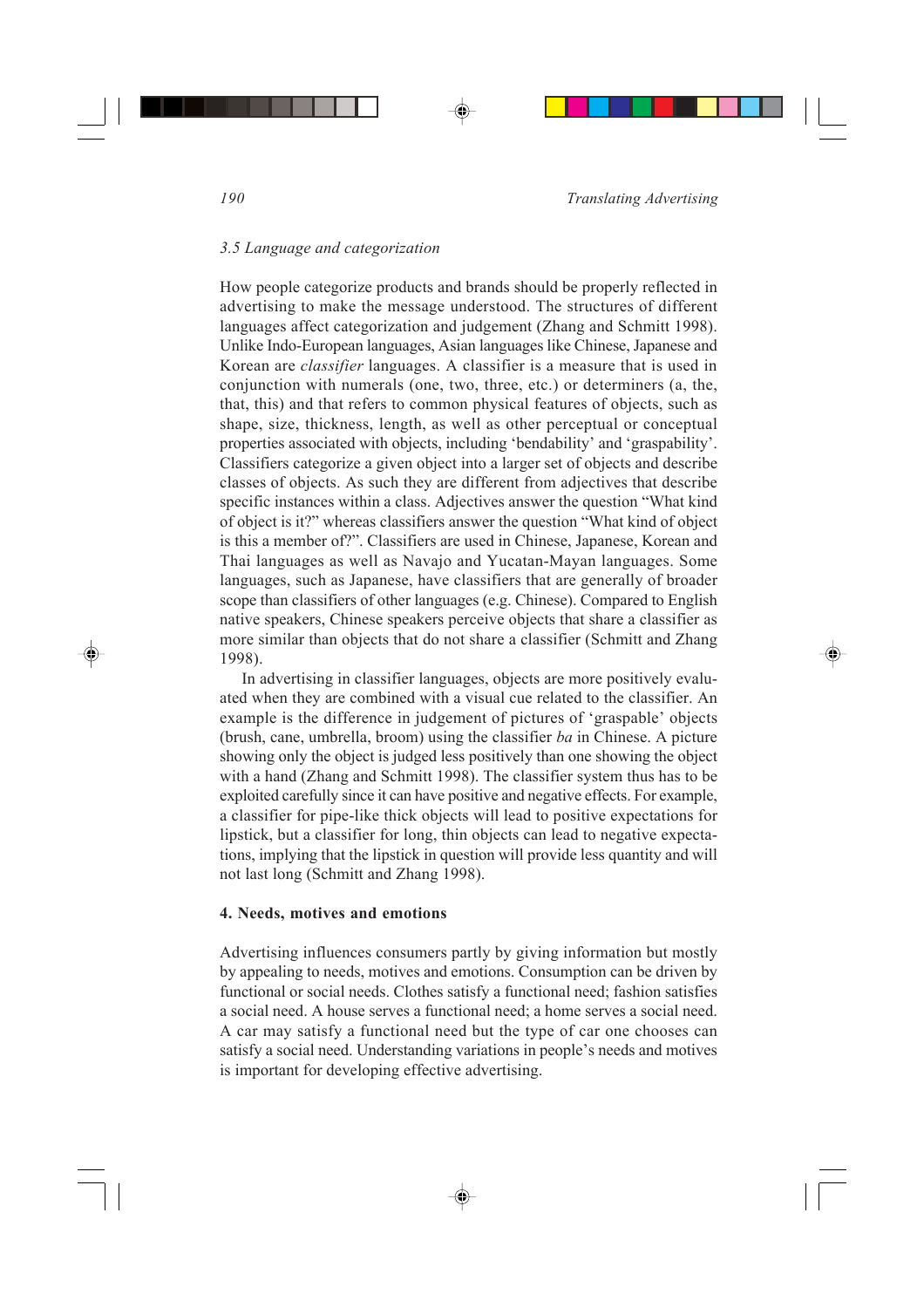People's behaviour is not determined only by their needs and motivations, but also by their surroundings, and the context in which they make decisions. People in different cultures can do the same thing for different reasons or motives, and people in different countries may do different things for the same reasons. Many global standard products or product features which are assumed to be culture-free are bought for different reasons across different cultures. A good example is individualized ring tones that were offered by Nokia to Chinese consumers. These are interesting for people of individualistic cultures who want to demonstrate their uniqueness, but not so interesting for the collectivistic Chinese who prefer to be in harmony with the other members of the group (Li 2001).

Differences in sensitivity to certain product attributes and variation in motives for buying can be explained by the underlying cultural values that vary by product category. For example, for mineral water a generic motive is purity; for soft drinks and alcoholic beverages it is status. For cars, motives vary between safety, status, design and being environmentally friendly, all based on different cultural values. Motives for buying can be recognized in the appeals used in advertising. When culturally relevant motives are used in an ad, translating the ad as it stands will not be sufficient, and the appeal itself may have to be adapted.

This also applies to emotions in advertising. The concept of global advertising was based on the assumed universality of basic emotions such as happiness, anger and fear. Much research on emotions has been designed to test the hypothesis of universality. Basic emotions were supposed to be part of the human potential and, therefore, universal. One argument in favour of universal basic emotions is that most languages possess limited sets of central *emotion-labelling* words which refer to a small number of commonly experienced emotions. Examples of such words in English include *anger*, *fear*, *sadness*, and *joy*. Specific English words underpin psychologists' theories of emotion, but we must remember that words for emotions vary from one culture to another. English words often assumed to denote natural basic categories of emotion have no equivalents in some other languages, and other languages provide commonly used emotion words with no direct equivalent in English. Even where there appears to be an equivalent, seemingly equivalent words may cover different concepts. Anger, for example, appears to be natural in western cultures, but even across western cultures the content varies. The American experience of anger is specific to American culture, stressing the expression of one's rights, goals and needs. Anger occurs when these are blocked, and the person has a sense of "I was treated unfairly". By contrast, in collectivistic cultures anger might constitute a different experience because it produces separation and disconnection where connection and interdependence are so important (Markus *et al.* 1996).

Another argument relating to universality is based on research on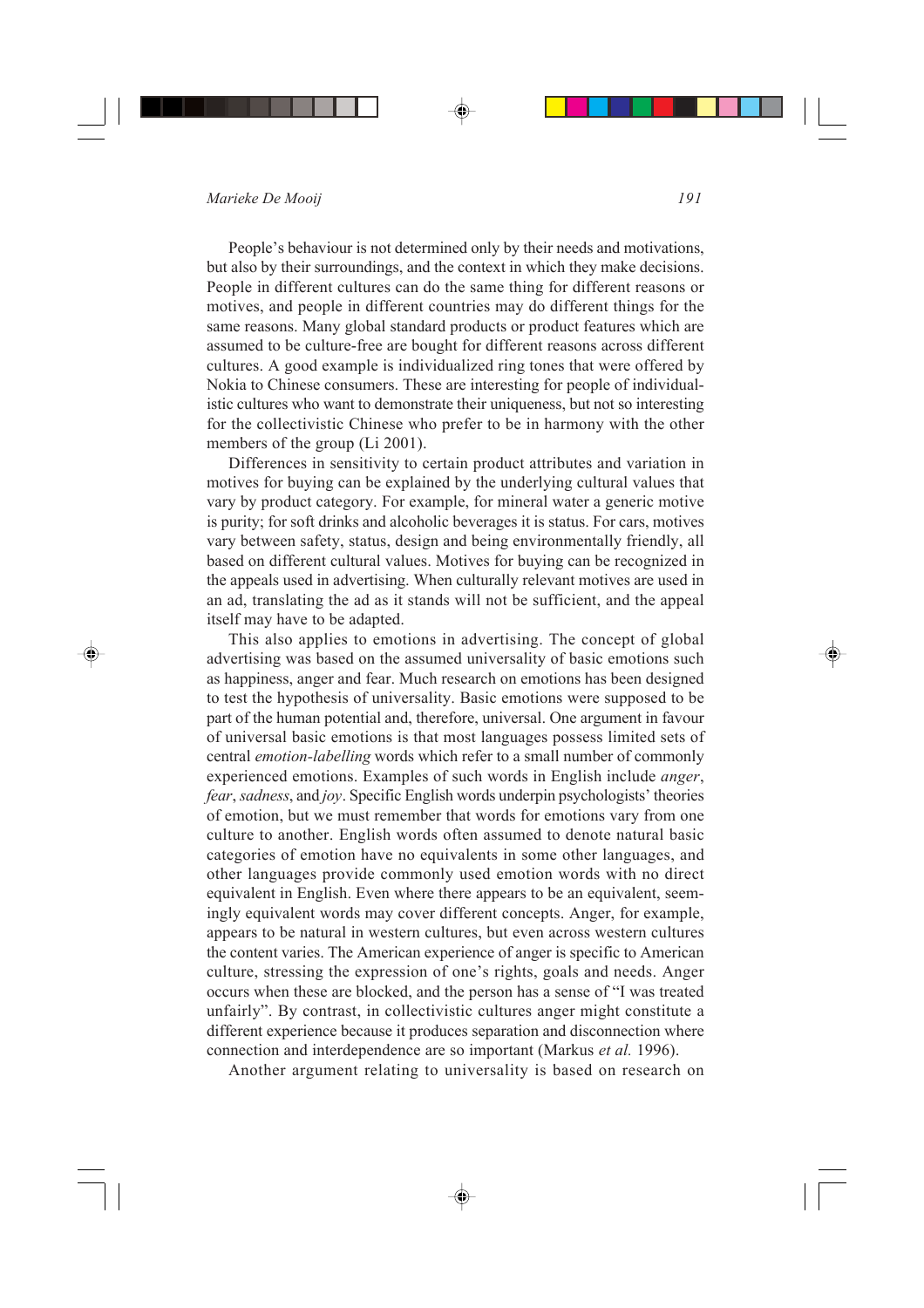*recognition of facial expressions*. People from different cultures can recognize facial expressions in similar ways. The question is whether it is justified to take facial expression as an index of the presence of emotions, because it is possible that in some societies emotions occur without facial expressions whereas in others facial expressions occur without emotions (Russell 1995). Seeing a facial expression allows an observer to draw a conclusion about a situation, but one specific facial expression is not necessarily connected to one specific emotion. For example, a smile is generally viewed as an expression of happiness. However, seeing a friend can make a person smile, but this does not imply that the person is happy. He or she can in fact be sad or lonely.Facial expressions, then, are only a crude measurement of emotions, and labelling a facial expression is not the same as conceptualizing emotion. Yet, many people in Western cultures implicitly believe that certain categories of emotion are 'natural' and that specific facial actions inherently express these emotions.

In judging other people's behaviour and emotional expression context plays an important role. In particular, in collectivistic cultures people may judge emotional expression differently according to the context or event surrounding the emotional expression. This also applies to emotions in advertising, where the meaning of communication depends on the context. The problem is that operationalizing context is a difficult task, as context does not have a specific, fixed meaning. This aspect of context doesn't facilitate the measurement of teffects of emotional appeals across cultures. A frequently applied approach to measuring the effects of emotional appeals in advertising involves using alternative (mock) advertisements with different textual appeals, keeping the pictures constant – not realizing that a picture can have different meanings across cultures. Since a picture serves as context for the words, respondents are likely to interpret the meaning of the words in line with their different interpretations of the context (De Mooij 2003). So the same picture may lead to different interpretations of the text.

#### **5. Communication styles**

Not only do appeals and motives in advertising vary, there are also different communication styles that are reflected in advertising styles. The strongest distinction is between direct and indirect communication. For example, in collectivistic cultures where indirect communication prevails, more metaphors are used than in individualistic cultures. Metaphors of one culture are not necessarily understood in other cultures. A global ad by the Korean LG showing an old man with a baby on a mountain top will be understood in Asia as a reflection of continuity and long-term orientation, but in the US and in Europe the ad is unlikely to be understood in the same way. Similarly, a squirrel in a forest in an ad by Nokia aimed at the Finns symbolized good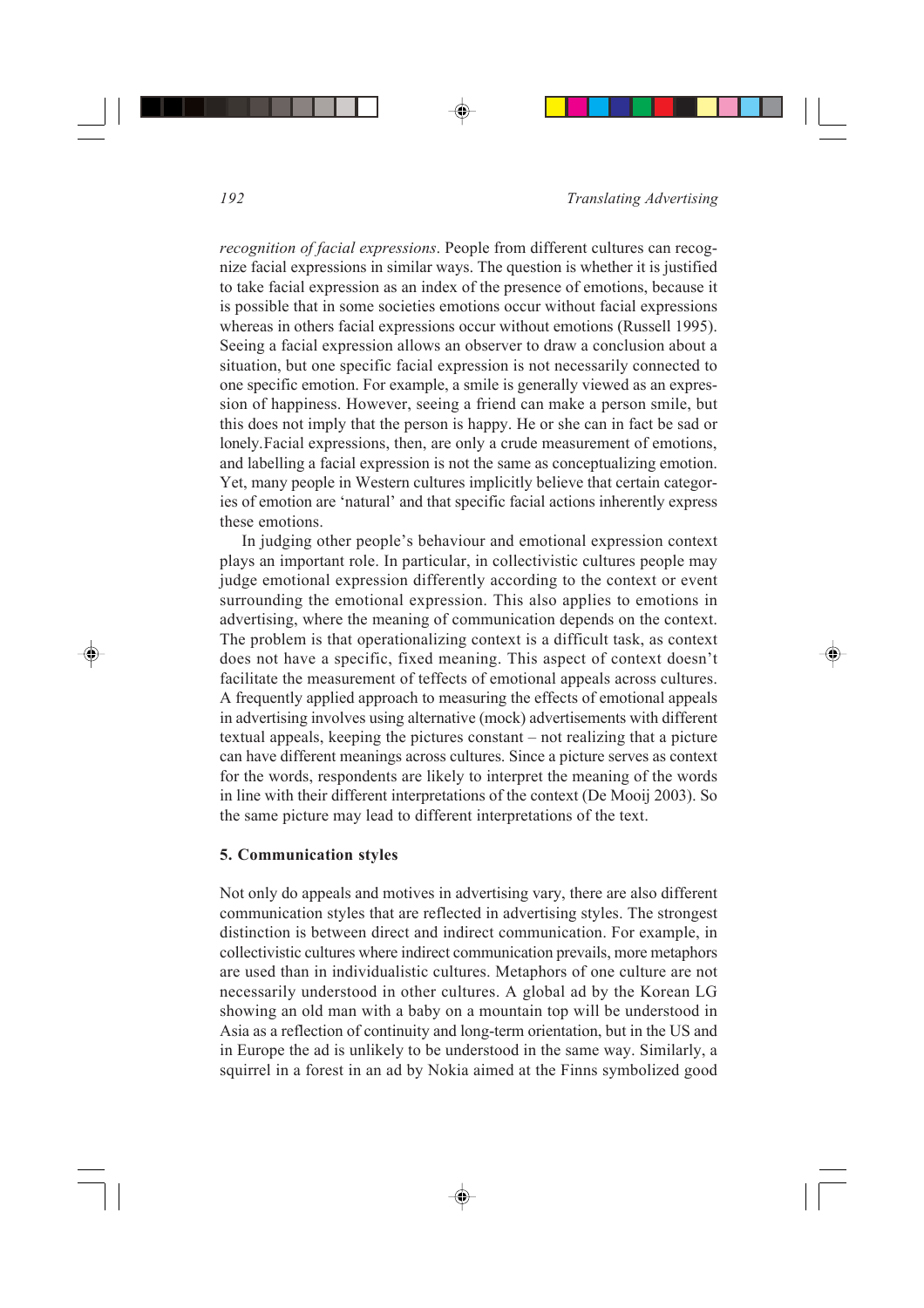reception and free movement in a deep and distant forest. The Chinese understood it as depicting an animal that lives far away from people and completely missed the symbolic role of the squirrel.

The prevailing advertising styles of cultures follow interpersonal communication styles. Gudykunst and Ting-Toomey (1988) offer the best description of how dimensions of culture explain variations in verbal communication styles. They distinguish between verbal personal and verbal contextual style according to the importance of context. Another distinction is between elaborate, exacting and succinct verbal style. Figure 1 clusters countries according to two of Hofstede's cultural dimensions that explain interpersonal communication styles: power distance and uncertainty avoidance.



*Figure 1. Interpersonal verbal communication styles*

*Verbal personal style* covers individual-centred language that characterizes the cultures in the quadrants on the left. *Verbal contextual style* covers rolecentred language found in the cultures in the quadrants on the right. Verbal personal style enhances the 'I' identity, is person-oriented (e.g. in English), whereas verbal contextual style emphasizes context-related role identity (e.g. Japanese, Chinese). The two styles focus on personhood vs. situation or status. Verbal personal style is linked with low power distance (equal status) and individualism (low-context), whereas verbal contextual style is linked with high power distance (hierarchical human relationships) and collectivism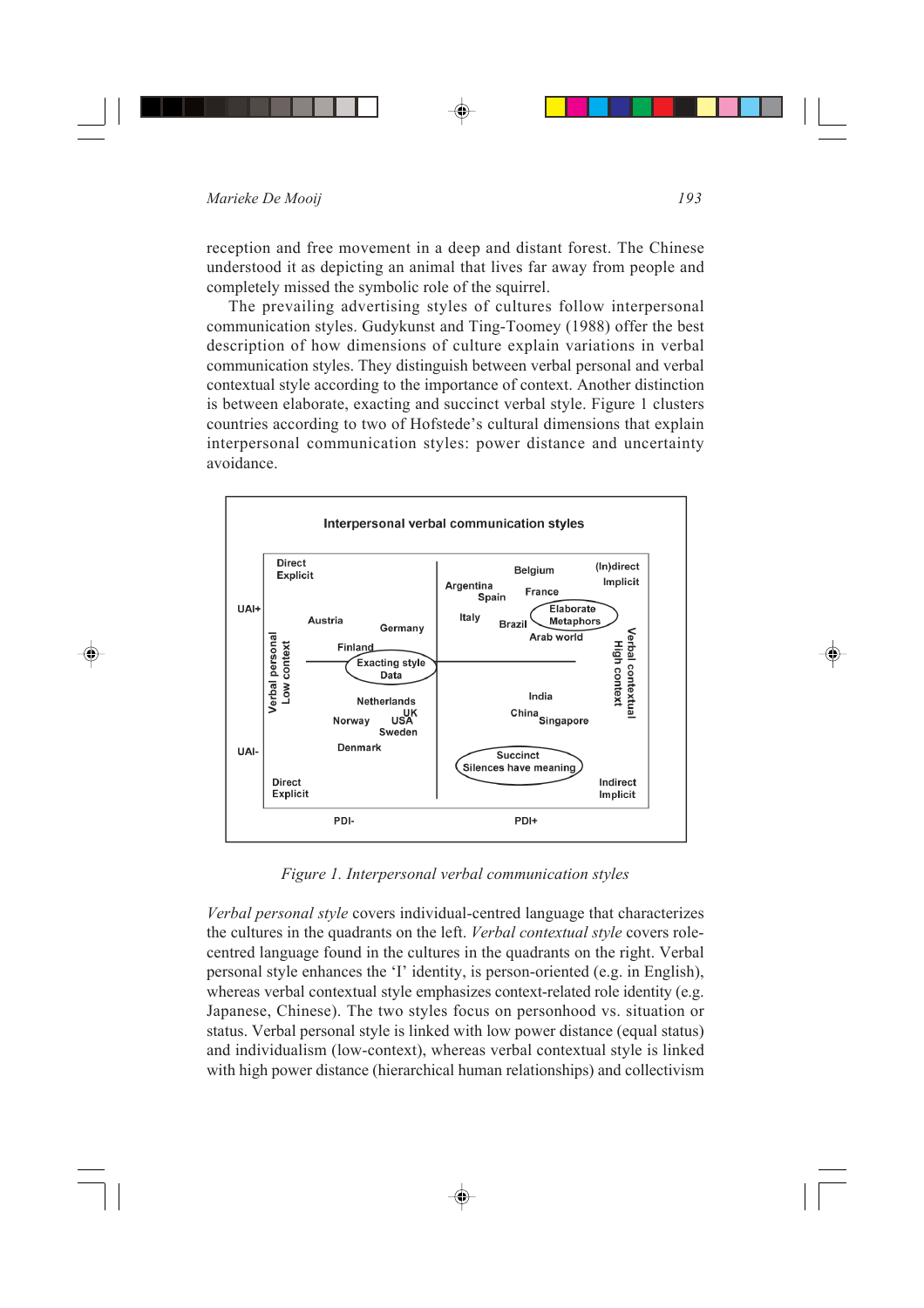(high context). Verbal contextual style includes different ways of addressing different people, according to their status (as in Japanese).

*Elaborate verbal style* refers to the use of rich, expressive language. *Exacting* or *precise style* is a style where no more and no less information than required is given. *Succinct* or *understated style* includes the use of understatements, pauses and silences. Stretches of silence carry meaning. High-context cultures of moderate to strong uncertainty avoidance orientation tend to use the elaborate style. Arab cultures draw on this elaborate style of verbal communication, using metaphors, long arrays of adjectives, flowery expressions and proverbs. Low-context cultures of weak uncertainty avoidance (e.g. USA, UK) tend to use an exacting style. The succinct style is found in high-context cultures of strong uncertainty avoidance (e.g. Japan).

In advertising in individualistic cultures, the direct communication style uses the personal pronouns "you" or "we", whereas in collectivistic cultures the indirect style is preferred, drawing on indirect devices such as symbolism and metaphors. There are, however, variations in indirectness among collectivistic cultures. The Singaporean Chinese, for example, are more direct than the Taiwanese (Bresnahan 1999). This is confirmed in a study by Cutler *et al.* (1997), who examined advertisements from eight different countries (US, UK, France, India, Japan, Turkey, Taiwan/Hong Kong, and Korea) and measured the use of a direct, personalized headline in which the public are addressed by "you" or "your".

#### *5.1 Mapping advertising styles*

Applying the concept of interpersonal communication styles to advertising, the position of various countries can be mapped out as in figure 2. Advertising styles in the lower and upper left hand quadrant are associated with individualistic cultures of small power distance. Advertising style is *direct explicit*, and *personal*. The uniqueness of the person or the brand, and the importance of identity and personality are reflected in this style. These advertising styles are typical of the US and the countries of northwest Europe, which show a preference for direct and explicit forms of communication such as the personalized 'lecture' style in advertising. This is the type of advertising in which an identified presenter endorses the product. Ads are carefully directed to focus on the personality of the endorser.

In cultures of strong uncertainty avoidance, positioned in the upper left hand quadrant, advertising is more *serious* and *structured*. The execution of the visuals will be detailed, often including demonstration of how the product works. This is the style of Germanic cultures, where visuals are more exact and more information and data are provided than in weak uncertainty avoidance cultures. In the weak uncertainty avoidance cultures of the lower left hand quadrant, where ambiguity is tolerated, more humour is used in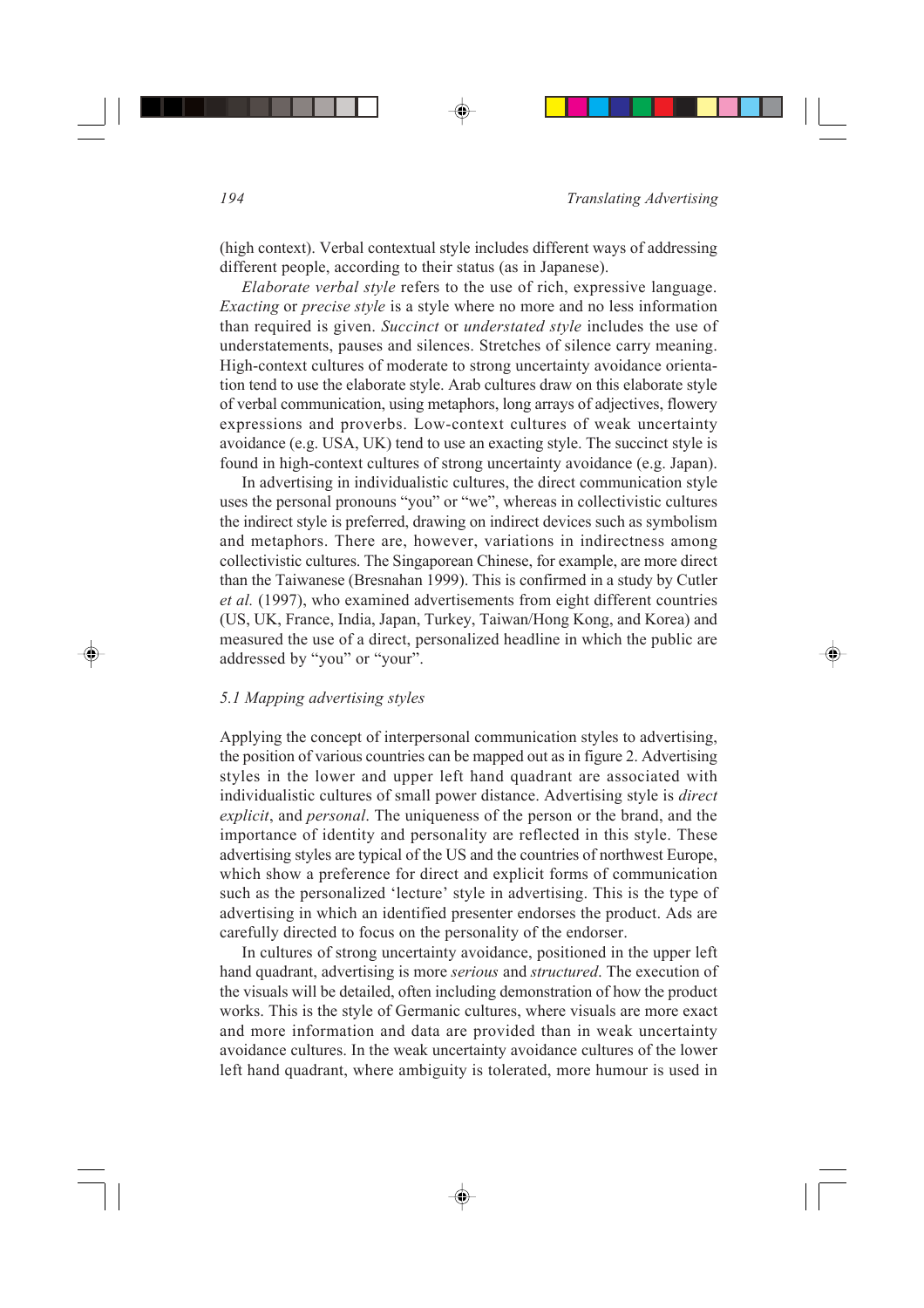advertising. In the masculine cultures (US, UK), known personalities or celebrities are used to present the product, whereas in the feminine cultures (Scandinavia, The Netherlands) the personality of the presenter is downplayed.



*Figure 2. Advertising styles*

The two quadrants on the right include direct-implicit and indirect-implicit styles. The upper right hand quadrant covers several styles because it includes cultures that combine high power distance and high uncertainty avoidance with individualism (e.g. France and Belgium), as well as cultures that combine these two dimensions with collectivism (e.g. Spain, Brazil). France and Belgium show a mix of direct and indirect implicit communication styles that express both uniqueness and inaccessibility. *Inaccessibility* is recognized in the frequent references in advertising to other forms of communication such as films, art or even advertising by others. In the other countries communication is *indirect and implicit*, is less likely to offend and thus upholds public face. Meaning is in the context. Communication is subdued and works on likeability, not on persuasion. If celebrities are involved, they are not likely to address the audience directly; they play a more symbolic role, and are simply associated with the product rather than endorse in a direct way. *Visual metaphors* and *symbols* are used to create context and to position the product or brand in its 'proper place', as one would expect in large power distance cultures.

The advertising style of collectivistic cultures of medium to large power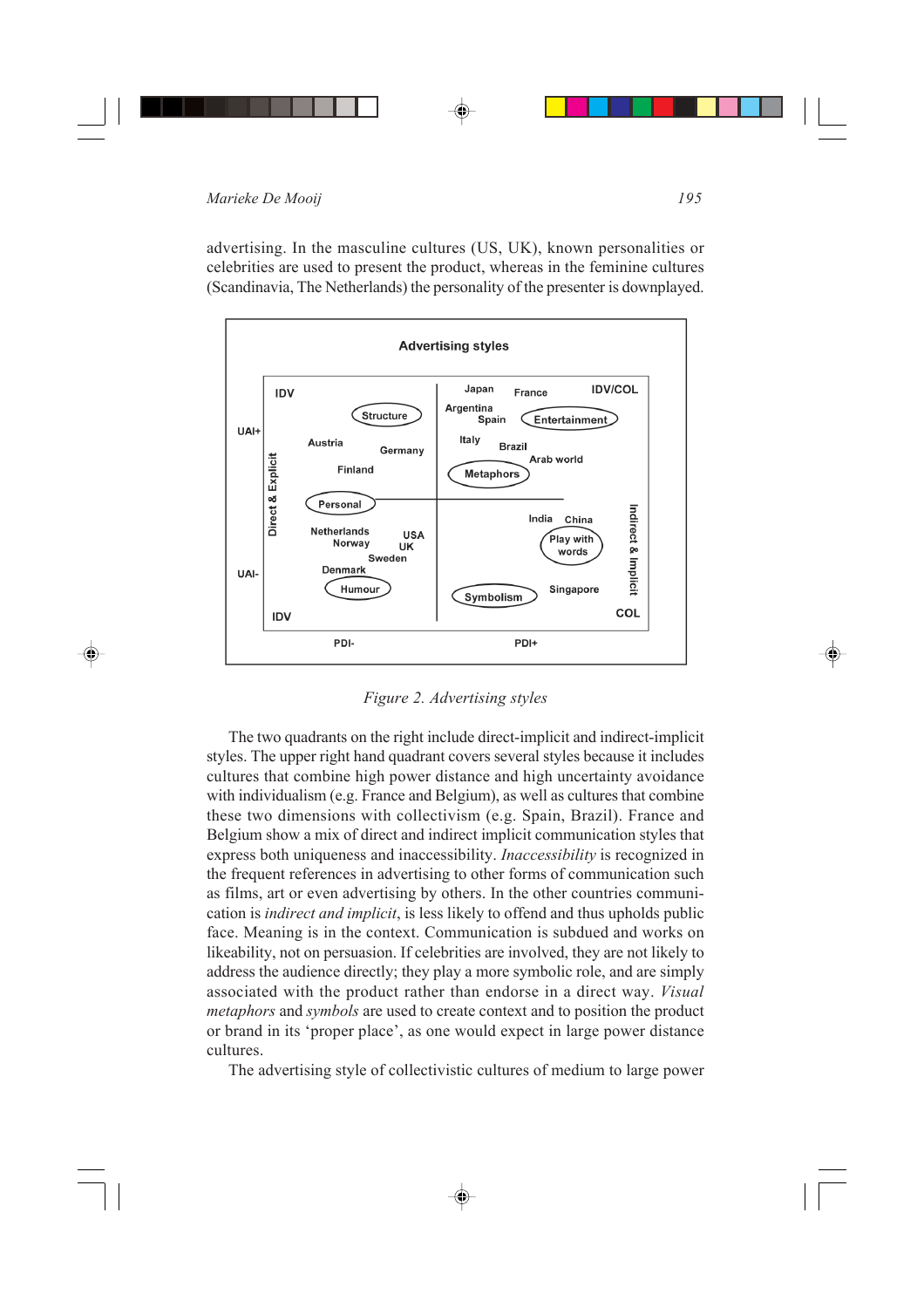distance and weak to moderate uncertainty avoidance in the lower right hand quadrant must reinforce group norms and help maintain face. *Visuals*, (visual) *wordplay*, and *symbolism* are important in advertising in these cultures, but the audience can be directly addressed. Advertising in Hong Kong, Singapore and India tends to follow this style. These cultures prefer relatively direct modes of communication, which can be explained by low uncertainty avoidance. Chinese consumers like visual as well as straightforward and vivid ads with images (Shuqian 1992). For India, the direct communication style is confirmed by Roland (1988:284), who states that "Indian modes of communication operate more overtly on more levels simultaneously than do the Japanese".

#### **6. Conclusion**

Advertising consists of concepts, ideas, copy and visuals. A concept or idea that is relevant for one culture isn't necessarily relevant for others. In some cultures an idea is mainly expressed by visuals, in others by words. Historically, much attention has been paid to advertising copy because of the Anglo-European heritage of advertising practice and theory. This has made people believe that most advertising can be translated. Current knowledge of the influence of culture on people's perception, memory and communication styles is likely to change that belief. If advertising is translated at all, the translator should closely co-operate with the copywriter/art director team and not only translate but also advise about culture-specific aspects of both languages.

#### MARIEKE DE MOOIJ

*Westerenban 44,4328 HE Burgh Haamstede, The Netherlands. mdemooij@zeelandnet.nl*

# **References**

- Anholt, Simon (2000) *Another One Bites the Grass. Making Sense of International Advertising*, New York: John Wiley & Sons.
- Becatelli, Ian and Alan Swindells (1998) 'Developing Better Pan-European Campaigns', *Admap* (March): 12-14.
- Bresnahan, Mary Jiang, Rie Ohashi, Wen Ying Liu, Reiko Nebashi and Chao-Chih Liao (1999) 'A Comparison of Response Styles in Singapore and Taiwan', *Journal of Cross-Cultural Psychology* 30: 342-58.
- Cutler, Bob D., S. Altan Erdem and Rajshekhar G. Javalgi (1997) 'Advertiser's Relative Reliance on Collectivism-Individualism Appeals: A Cross-Cultural Study', *Journal of International Consumer Marketing* 9: 43-55.
- Daft, Douglas (2000) 'Back to Classic Coke', *Personal View. Financial Times*, March 27, http://news.ft.com.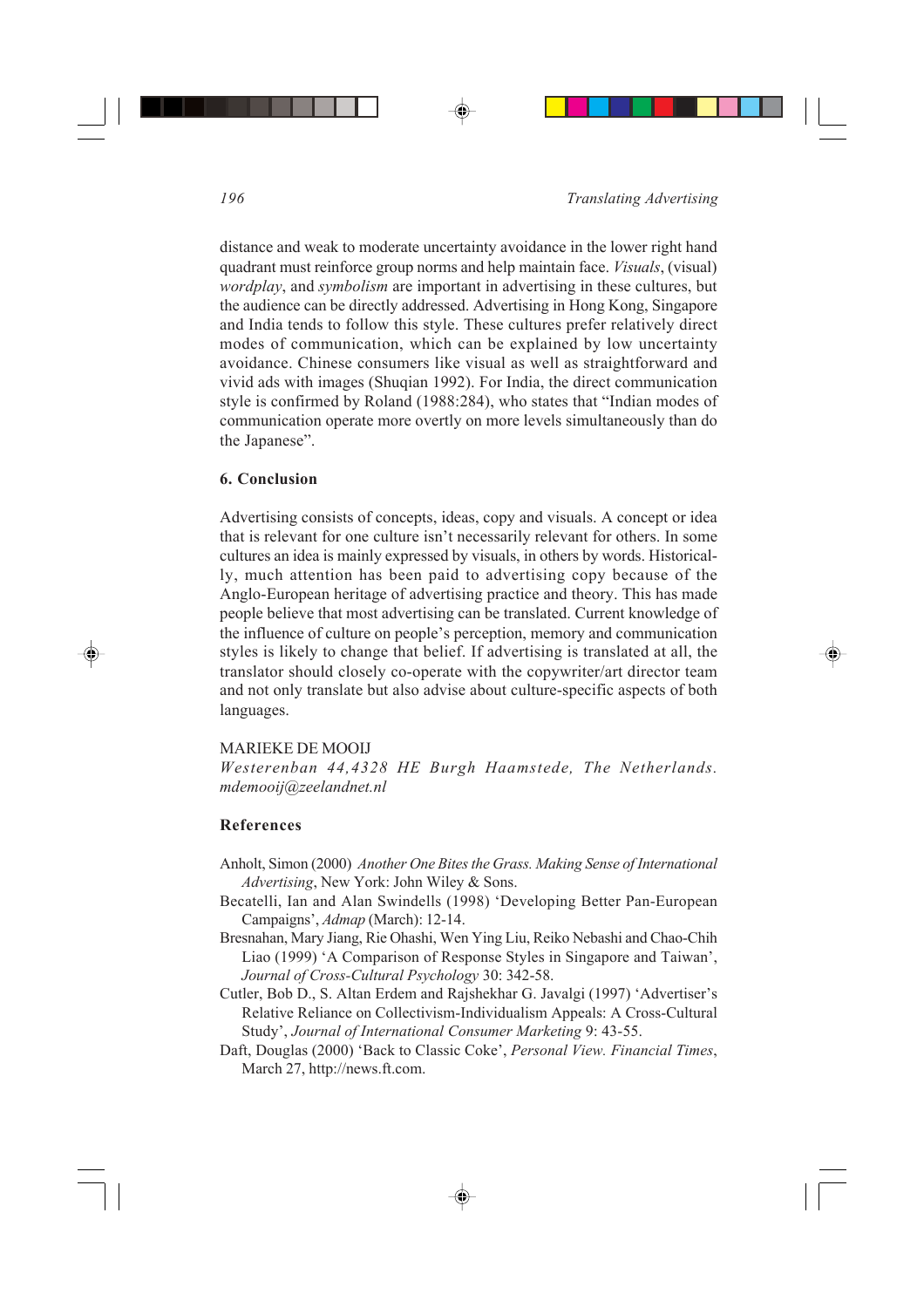- De Mooij, Marieke (1998) *Global Marketing and Advertising. Understanding Cultural Paradoxes*, Thousand Oaks, CA: Sage Publications
	- ——— (2003) *Consumer Behavior and Culture. Consequences for Global Marketing and Advertising*, Thousand Oaks, CA: Sage Publications Inc.
- *Eurobarometer 55 and The Young Europeans* (2001) Brussels: European Commission Directorate.

García, Sara (1998) 'When is a Cat not a Cat?', *Admap* (October): 40-42.

Geertz, Clifford (1973) *The Interpretation of Cultures*, New York: Basic Books.

- Gerritsen, Marinel, Inge Gijsbers, Hubert Korzilius and Frank Van Meurs (1999) 'Engels in Nederlandse TV reclame' [English in Dutch TV advertising], *Onze Taal* 1: 17-19.
- Gerritsen, Marinel and Frank Jansen (2001) *Teloorgang of Survival?* [Loss or survival?], *Onze Taal* 2/3: 40-42.
- Giles, Howard and Arlene Franklyn-Stokes (1989) 'Communicator Characteristics', in Kete Asante Molefi and William B. Gudykunst (eds) *Handbook of International and Intercultural Communication*, Newbury Park, CA: Sage Publications.
- Gudykunst, William .B. and Stella Ting-Toomey (1988) *Culture and Interpersonal Communication*, Thousand Oaks, CA: Sage Publications.
- Hall, Edward (1976) *Beyond Culture*, New York: Doubleday.
- ——— (1984) *The Dance of Life*, New York: Doubleday.
- Hofstede, Geert (1991) *Cultures and Organizations. Software of the Mind*, London: McGrawHill.
	- ——— (2001) *Culture's Consequences*, Thousand Oaks, CA: Sage Publications, second edition.
- Kashima, Emiko S. and Yoshihisa Kashima (1998) 'Culture and Language. The Case of Cultural Dimensions and Personal Pronoun Use', *Journal of Cross-Cultural Psychology* 29: 461-86.
- Keegan, Warren, Sandra Moriarty and Tom Duncan(1992) *Marketing*, Englewood Cliffs, NJ: Prentice Hall.
- Levitt, Theodore (1983) 'The Globalization of Markets', *Harvard Business Review* (May-June): 2–11.
- Li, Zhenyi (2001) *Cultural Impact on International Branding. A Case of Marketing Finnish Mobile Phones in China*, Doctoral Dissertation, University of Jyväskylä, Finland.
- Macfarlane, Alan (1978) *The Origins of English Individualism*, Oxford, UK: Blackwell.
- Malhotra, Naresh K. and Daniel J. McCort (2001) 'A Cross-Cultural Comparison of Behavioral Intention Models', *International Marketing Review* 18: 235-69.
- Markus, Hazel, Shinobu Kitayama and Gary R. VandenBos (1996) 'The Mutual Interactions of Culture and Emotion', *Psychology Update. Psychiatric Services* 47: 225-26.
- McCracken, Grant (1988) *Culture and Consumption: New Approaches to the Symbolic Character of Consumer Goods and Activities*, Bloomington: Indiana University Press.